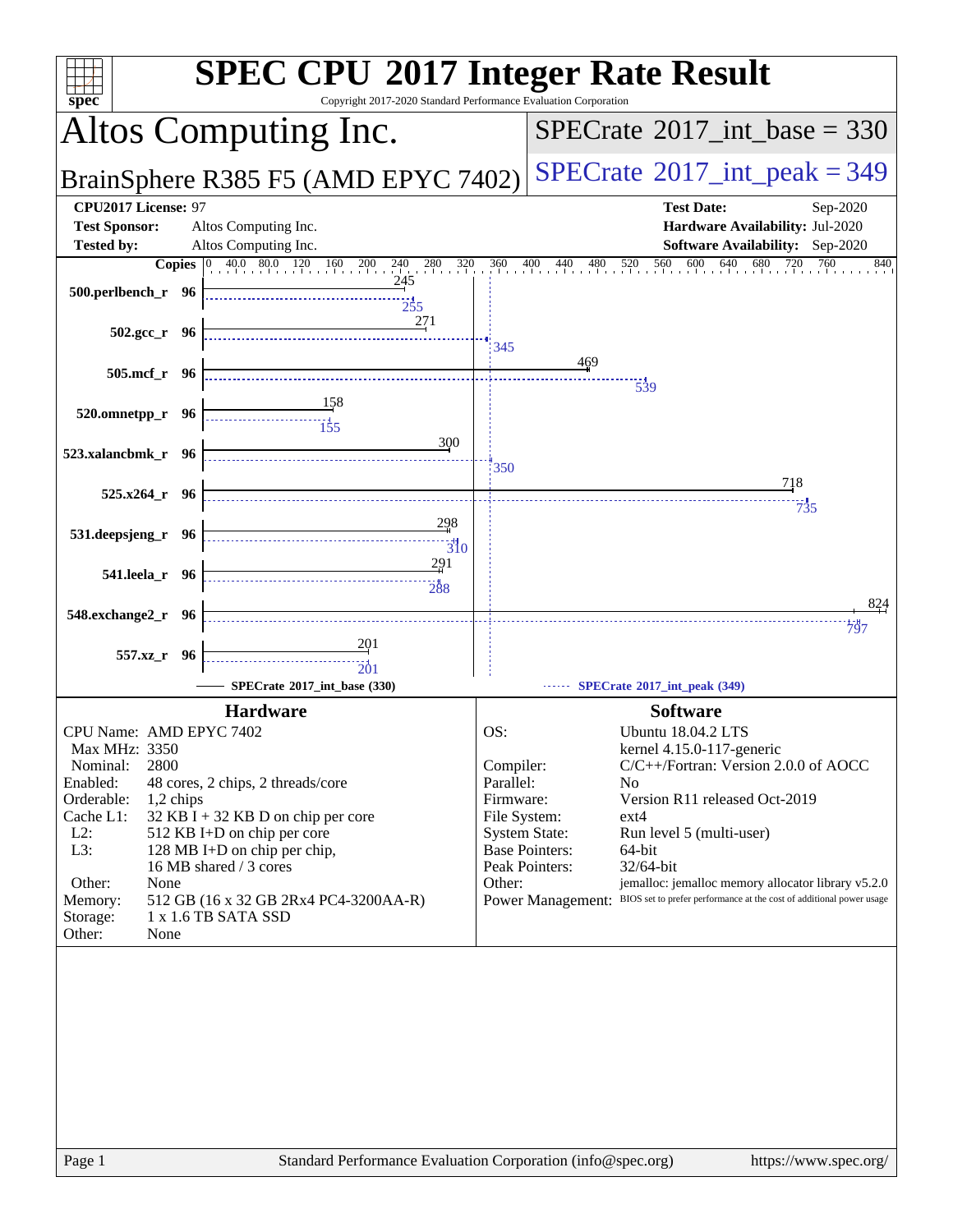

Copyright 2017-2020 Standard Performance Evaluation Corporation

# Altos Computing Inc.

 $SPECTate@2017_int\_base = 330$ 

BrainSphere R385 F5 (AMD EPYC 7402) [SPECrate](http://www.spec.org/auto/cpu2017/Docs/result-fields.html#SPECrate2017intpeak)<sup>®</sup>[2017\\_int\\_peak = 3](http://www.spec.org/auto/cpu2017/Docs/result-fields.html#SPECrate2017intpeak)49

**[Test Sponsor:](http://www.spec.org/auto/cpu2017/Docs/result-fields.html#TestSponsor)** Altos Computing Inc. **[Hardware Availability:](http://www.spec.org/auto/cpu2017/Docs/result-fields.html#HardwareAvailability)** Jul-2020

**[CPU2017 License:](http://www.spec.org/auto/cpu2017/Docs/result-fields.html#CPU2017License)** 97 **[Test Date:](http://www.spec.org/auto/cpu2017/Docs/result-fields.html#TestDate)** Sep-2020 **[Tested by:](http://www.spec.org/auto/cpu2017/Docs/result-fields.html#Testedby)** Altos Computing Inc. **[Software Availability:](http://www.spec.org/auto/cpu2017/Docs/result-fields.html#SoftwareAvailability)** Sep-2020

### **[Results Table](http://www.spec.org/auto/cpu2017/Docs/result-fields.html#ResultsTable)**

|                                          | <b>Base</b>   |                |       |                | <b>Peak</b> |                |       |               |                |              |                |              |                |              |
|------------------------------------------|---------------|----------------|-------|----------------|-------------|----------------|-------|---------------|----------------|--------------|----------------|--------------|----------------|--------------|
| <b>Benchmark</b>                         | <b>Copies</b> | <b>Seconds</b> | Ratio | <b>Seconds</b> | Ratio       | <b>Seconds</b> | Ratio | <b>Copies</b> | <b>Seconds</b> | <b>Ratio</b> | <b>Seconds</b> | <b>Ratio</b> | <b>Seconds</b> | <b>Ratio</b> |
| $500$ .perlbench r                       | 96            | 623            | 245   | 623            | 245         | 624            | 245   | 96            | 598            | 255          | 596            | 256          | 599            | 255          |
| $502.\text{sec}$                         | 96            | 502            | 271   | 501            | 272         | 501            | 271   | 96            | 395            | 344          | 394            | 345          | 393            | 346          |
| $505$ .mcf r                             | 96            | 332            | 468   | 330            | 470         | 331            | 469   | 96            | 288            | 539          | 288            | 539          | 287            | 540          |
| 520.omnetpp_r                            | 96            | 795            | 158   | 797            | 158         | 795            | 158   | 96            | 815            | 155          | 816            | 154          | 815            | 155          |
| 523.xalancbmk r                          | 96            | 338            | 300   | 338            | 300         | 338            | 300   | 96            | 289            | 351          | 290            | 350          | 290            | 350          |
| 525.x264 r                               | 96            | 234            | 719   | 234            | 718         | 234            | 718   | 96            | 229            | 734          | 228            | 737          | 229            | 735          |
| 531.deepsjeng_r                          | 96            | 370            | 297   | 369            | 298         | 367            | 300   | 96            | 355            | 310          | 360            | 305          | 355            | 310          |
| 541.leela_r                              | 96            | 552            | 288   | 546            | 291         | 546            | 291   | 96            | 552            | 288          | 552            | 288          | 555            | 286          |
| 548.exchange2_r                          | 96            | 305            | 824   | 302            | 832         | 317            | 792   | 96            | 320            | 786          | 314            | 800          | 316            | <u>797</u>   |
| 557.xz r                                 | 96            | 515            | 201   | 516            | 201         | 515            | 201   | 96            | 515            | 201          | 515            | 201          | 515            | 201          |
| $SPECrate^{\circ}2017$ int base =<br>330 |               |                |       |                |             |                |       |               |                |              |                |              |                |              |
| _____                                    |               |                |       |                |             |                |       |               |                |              |                |              |                |              |

**[SPECrate](http://www.spec.org/auto/cpu2017/Docs/result-fields.html#SPECrate2017intpeak)[2017\\_int\\_peak =](http://www.spec.org/auto/cpu2017/Docs/result-fields.html#SPECrate2017intpeak) 349**

Results appear in the [order in which they were run](http://www.spec.org/auto/cpu2017/Docs/result-fields.html#RunOrder). Bold underlined text [indicates a median measurement](http://www.spec.org/auto/cpu2017/Docs/result-fields.html#Median).

#### **[Compiler Notes](http://www.spec.org/auto/cpu2017/Docs/result-fields.html#CompilerNotes)**

The AMD64 AOCC Compiler Suite is available at <http://developer.amd.com/amd-aocc/>

### **[Submit Notes](http://www.spec.org/auto/cpu2017/Docs/result-fields.html#SubmitNotes)**

The config file option 'submit' was used. 'numactl' was used to bind copies to the cores. See the configuration file for details.

### **[Operating System Notes](http://www.spec.org/auto/cpu2017/Docs/result-fields.html#OperatingSystemNotes)**

'ulimit -s unlimited' was used to set environment stack size 'ulimit -l 2097152' was used to set environment locked pages in memory limit

runcpu command invoked through numactl i.e.: numactl --interleave=all runcpu <etc>

Set dirty\_ratio=8 to limit dirty cache to 8% of memory Set swappiness=1 to swap only if necessary Set zone\_reclaim\_mode=1 to free local node memory and avoid remote memory sync then drop\_caches=3 to reset caches before invoking runcpu

dirty\_ratio, swappiness, zone\_reclaim\_mode and drop\_caches were all set using privileged echo (e.g. echo 1 > /proc/sys/vm/swappiness).

**(Continued on next page)**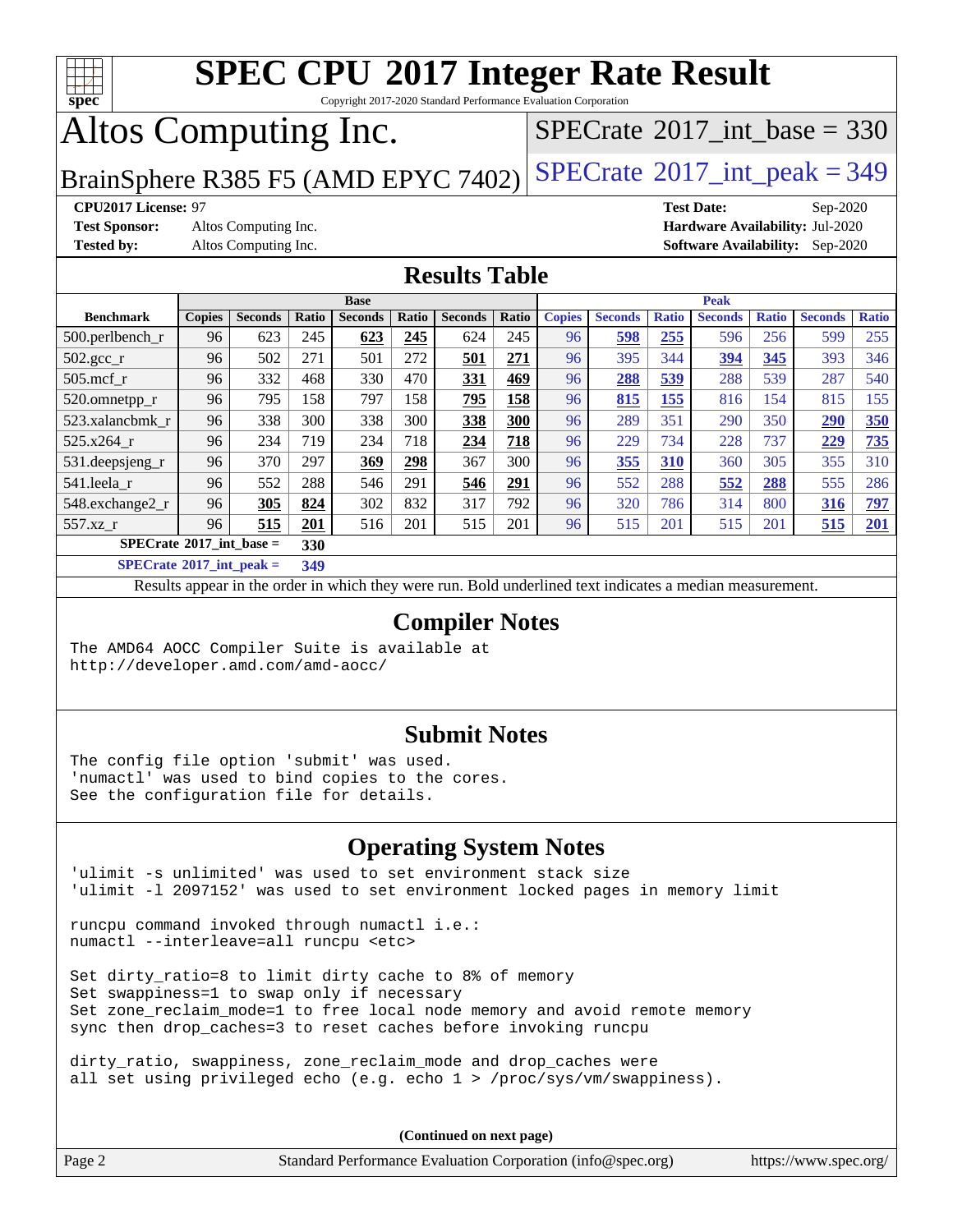

Copyright 2017-2020 Standard Performance Evaluation Corporation

Altos Computing Inc.

 $SPECTate@2017_int\_base = 330$ 

BrainSphere R385 F5 (AMD EPYC 7402) [SPECrate](http://www.spec.org/auto/cpu2017/Docs/result-fields.html#SPECrate2017intpeak)®[2017\\_int\\_peak = 3](http://www.spec.org/auto/cpu2017/Docs/result-fields.html#SPECrate2017intpeak)49

**[Test Sponsor:](http://www.spec.org/auto/cpu2017/Docs/result-fields.html#TestSponsor)** Altos Computing Inc. **[Hardware Availability:](http://www.spec.org/auto/cpu2017/Docs/result-fields.html#HardwareAvailability)** Jul-2020 **[Tested by:](http://www.spec.org/auto/cpu2017/Docs/result-fields.html#Testedby)** Altos Computing Inc. **[Software Availability:](http://www.spec.org/auto/cpu2017/Docs/result-fields.html#SoftwareAvailability)** Sep-2020

**[CPU2017 License:](http://www.spec.org/auto/cpu2017/Docs/result-fields.html#CPU2017License)** 97 **[Test Date:](http://www.spec.org/auto/cpu2017/Docs/result-fields.html#TestDate)** Sep-2020

### **[Operating System Notes \(Continued\)](http://www.spec.org/auto/cpu2017/Docs/result-fields.html#OperatingSystemNotes)**

Transparent huge pages set to 'always' for this run (OS default)

#### **[Environment Variables Notes](http://www.spec.org/auto/cpu2017/Docs/result-fields.html#EnvironmentVariablesNotes)**

Environment variables set by runcpu before the start of the run: LD\_LIBRARY\_PATH = "/home/cpu2017/amd\_rate\_aocc200\_rome\_C\_lib/64;/home/cpu2017/amd\_rate\_aoc c200\_rome\_C\_lib/32:" MALLOC\_CONF = "retain:true"

### **[General Notes](http://www.spec.org/auto/cpu2017/Docs/result-fields.html#GeneralNotes)**

Binaries were compiled on a system with 2x AMD EPYC 7601 CPU + 512GB Memory using Fedora 26

NA: The test sponsor attests, as of date of publication, that CVE-2017-5754 (Meltdown) is mitigated in the system as tested and documented. Yes: The test sponsor attests, as of date of publication, that CVE-2017-5753 (Spectre variant 1) is mitigated in the system as tested and documented. Yes: The test sponsor attests, as of date of publication, that CVE-2017-5715 (Spectre variant 2) is mitigated in the system as tested and documented.

jemalloc: configured and built with GCC v9.1.0 in Ubuntu 19.04 with -O3 -znver2 -flto jemalloc 5.2.0 is available here: <https://github.com/jemalloc/jemalloc/releases/download/5.2.0/jemalloc-5.2.0.tar.bz2>

### **[Platform Notes](http://www.spec.org/auto/cpu2017/Docs/result-fields.html#PlatformNotes)**

BIOS Configuration: Power Policy Quick Settings set to Best Performance NUMA Nodes Per Socket set to NPS4

 Sysinfo program /home/cpu2017/bin/sysinfo Rev: r6365 of 2019-08-21 295195f888a3d7edb1e6e46a485a0011 running on r365f4 Wed Oct 7 11:44:03 2020

 SUT (System Under Test) info as seen by some common utilities. For more information on this section, see <https://www.spec.org/cpu2017/Docs/config.html#sysinfo>

 From /proc/cpuinfo model name : AMD EPYC 7402 24-Core Processor 2 "physical id"s (chips) 96 "processors"

**(Continued on next page)**

Page 3 Standard Performance Evaluation Corporation [\(info@spec.org\)](mailto:info@spec.org) <https://www.spec.org/>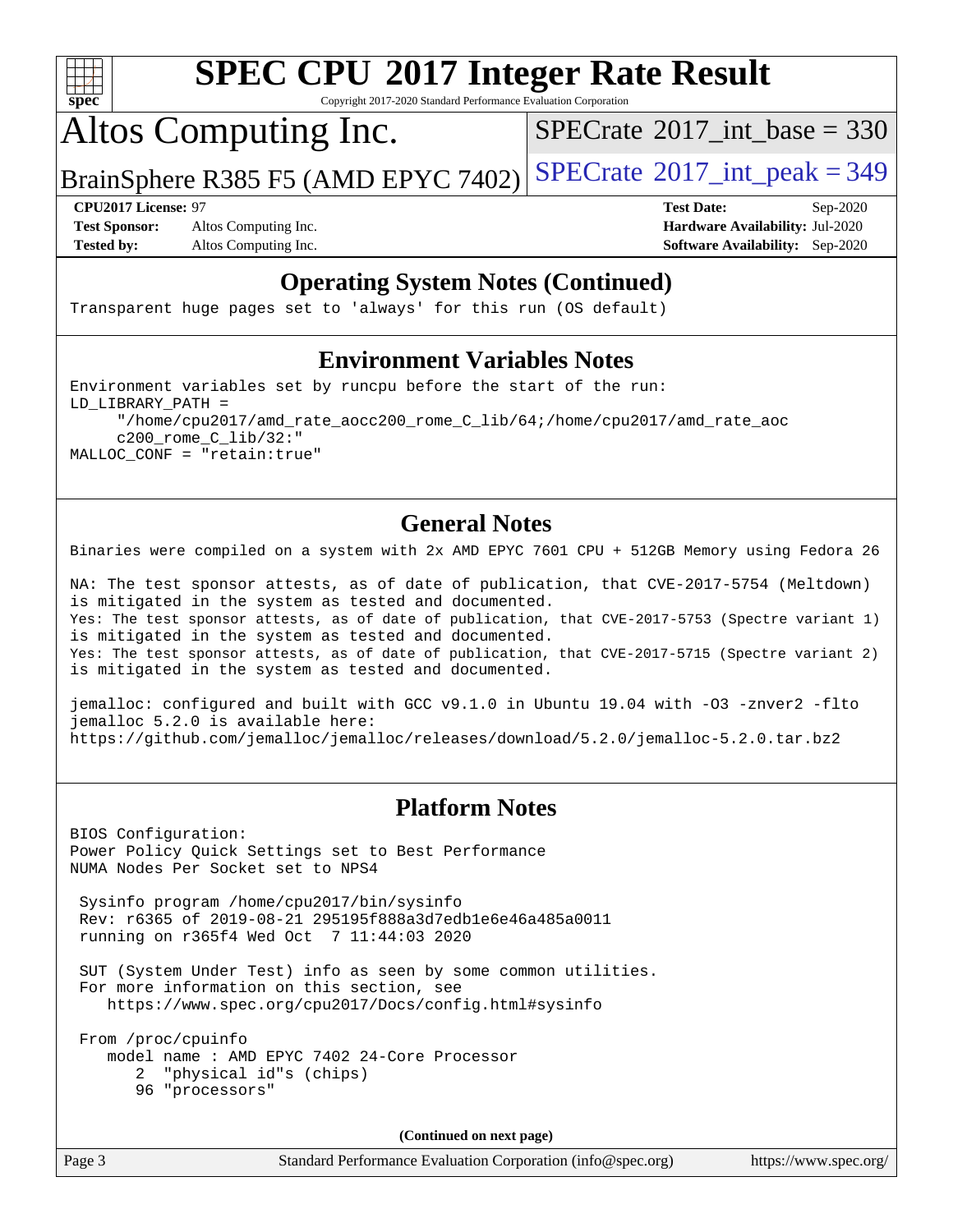| spec <sup>®</sup>                                                                                                                                                                                                                                                                                                                                                                                                                                                                                                                                                                                                                     | <b>SPEC CPU®2017 Integer Rate Result</b><br>Copyright 2017-2020 Standard Performance Evaluation Corporation                                                                                                                                                                                                                                                                                                                                                                                                                                                                                                                                                                                                                                                                                                                                                                                                                                                                                                                                                                                                                                                                                        |                                             |                                                                                       |
|---------------------------------------------------------------------------------------------------------------------------------------------------------------------------------------------------------------------------------------------------------------------------------------------------------------------------------------------------------------------------------------------------------------------------------------------------------------------------------------------------------------------------------------------------------------------------------------------------------------------------------------|----------------------------------------------------------------------------------------------------------------------------------------------------------------------------------------------------------------------------------------------------------------------------------------------------------------------------------------------------------------------------------------------------------------------------------------------------------------------------------------------------------------------------------------------------------------------------------------------------------------------------------------------------------------------------------------------------------------------------------------------------------------------------------------------------------------------------------------------------------------------------------------------------------------------------------------------------------------------------------------------------------------------------------------------------------------------------------------------------------------------------------------------------------------------------------------------------|---------------------------------------------|---------------------------------------------------------------------------------------|
| Altos Computing Inc.                                                                                                                                                                                                                                                                                                                                                                                                                                                                                                                                                                                                                  |                                                                                                                                                                                                                                                                                                                                                                                                                                                                                                                                                                                                                                                                                                                                                                                                                                                                                                                                                                                                                                                                                                                                                                                                    | $SPECTate$ <sup>®</sup> 2017_int_base = 330 |                                                                                       |
| BrainSphere R385 F5 (AMD EPYC 7402)                                                                                                                                                                                                                                                                                                                                                                                                                                                                                                                                                                                                   |                                                                                                                                                                                                                                                                                                                                                                                                                                                                                                                                                                                                                                                                                                                                                                                                                                                                                                                                                                                                                                                                                                                                                                                                    | $SPECrate^{\circ}2017\_int\_peak = 349$     |                                                                                       |
| CPU2017 License: 97<br><b>Test Sponsor:</b><br>Altos Computing Inc.<br><b>Tested by:</b><br>Altos Computing Inc.                                                                                                                                                                                                                                                                                                                                                                                                                                                                                                                      |                                                                                                                                                                                                                                                                                                                                                                                                                                                                                                                                                                                                                                                                                                                                                                                                                                                                                                                                                                                                                                                                                                                                                                                                    | <b>Test Date:</b>                           | Sep-2020<br>Hardware Availability: Jul-2020<br><b>Software Availability:</b> Sep-2020 |
|                                                                                                                                                                                                                                                                                                                                                                                                                                                                                                                                                                                                                                       | <b>Platform Notes (Continued)</b>                                                                                                                                                                                                                                                                                                                                                                                                                                                                                                                                                                                                                                                                                                                                                                                                                                                                                                                                                                                                                                                                                                                                                                  |                                             |                                                                                       |
| cpu cores : 24<br>siblings : 48<br>From 1scpu:<br>Architecture:<br>$CPU$ op-mode(s):<br>Byte Order:<br>CPU(s):<br>On-line CPU(s) list: $0-95$<br>Thread(s) per core:<br>Core(s) per socket:<br>Socket(s):<br>NUMA $node(s)$ :<br>Vendor ID:<br>CPU family:<br>Model:<br>Model name:<br>Stepping:<br>CPU MHz:<br>$CPU$ max $MHz$ :<br>CPU min MHz:<br>BogoMIPS:<br>Virtualization:<br>Lld cache:<br>Lli cache:<br>L2 cache:<br>L3 cache:<br>NUMA node0 CPU(s):<br>NUMA node1 CPU(s):<br>NUMA $node2$ $CPU(s):$<br>NUMA node3 CPU(s):<br>NUMA node4 CPU(s):<br>NUMA node5 CPU(s):<br>NUMA node6 CPU(s):<br>NUMA node7 CPU(s):<br>Flags: | cores, siblings (Caution: counting these is hw and system dependent. The following<br>excerpts from /proc/cpuinfo might not be reliable. Use with caution.)<br>physical 0: cores 0 1 2 4 5 6 8 9 10 12 13 14 16 17 18 20 21 22 24 25 26 28 29 30<br>physical 1: cores 0 1 2 4 5 6 8 9 10 12 13 14 16 17 18 20 21 22 24 25 26 28 29 30<br>x86 64<br>$32$ -bit, $64$ -bit<br>Little Endian<br>96<br>$\overline{2}$<br>24<br>2<br>8<br>AuthenticAMD<br>23<br>49<br>AMD EPYC 7402 24-Core Processor<br>0<br>1800.116<br>2800.0000<br>1500.0000<br>5600.27<br>$AMD-V$<br>32K<br>32K<br>512K<br>16384K<br>$0 - 5, 48 - 53$<br>$6 - 11, 54 - 59$<br>$12 - 17,60 - 65$<br>$18 - 23,66 - 71$<br>$24 - 29, 72 - 77$<br>$30 - 35, 78 - 83$<br>$36 - 41, 84 - 89$<br>$42 - 47, 90 - 95$<br>fpu vme de pse tsc msr pae mce cx8 apic sep mtrr pge mca cmov<br>pat pse36 clflush mmx fxsr sse sse2 ht syscall nx mmxext fxsr_opt pdpe1gb rdtscp lm<br>constant_tsc rep_good nopl xtopology nonstop_tsc cpuid extd_apicid aperfmperf pni<br>pclmulqdq monitor ssse3 fma cx16 sse4_1 sse4_2 movbe popcnt aes xsave avx f16c<br>rdrand lahf_lm cmp_legacy svm extapic cr8_legacy abm sse4a misalignsse 3dnowprefetch |                                             |                                                                                       |
|                                                                                                                                                                                                                                                                                                                                                                                                                                                                                                                                                                                                                                       | osvw ibs skinit wdt tce topoext perfctr_core perfctr_nb bpext perfctr_llc mwaitx cpb<br>cat_13 cdp_13 hw_pstate sme ssbd ibrs ibpb stibp vmmcall fsgsbase bmil avx2 smep                                                                                                                                                                                                                                                                                                                                                                                                                                                                                                                                                                                                                                                                                                                                                                                                                                                                                                                                                                                                                           |                                             |                                                                                       |
|                                                                                                                                                                                                                                                                                                                                                                                                                                                                                                                                                                                                                                       | bmi2 cqm rdt_a rdseed adx smap clflushopt clwb sha_ni xsaveopt xsavec xgetbv1 xsaves<br>(Continued on next page)                                                                                                                                                                                                                                                                                                                                                                                                                                                                                                                                                                                                                                                                                                                                                                                                                                                                                                                                                                                                                                                                                   |                                             |                                                                                       |
| Page 4                                                                                                                                                                                                                                                                                                                                                                                                                                                                                                                                                                                                                                | Standard Performance Evaluation Corporation (info@spec.org)                                                                                                                                                                                                                                                                                                                                                                                                                                                                                                                                                                                                                                                                                                                                                                                                                                                                                                                                                                                                                                                                                                                                        |                                             | https://www.spec.org/                                                                 |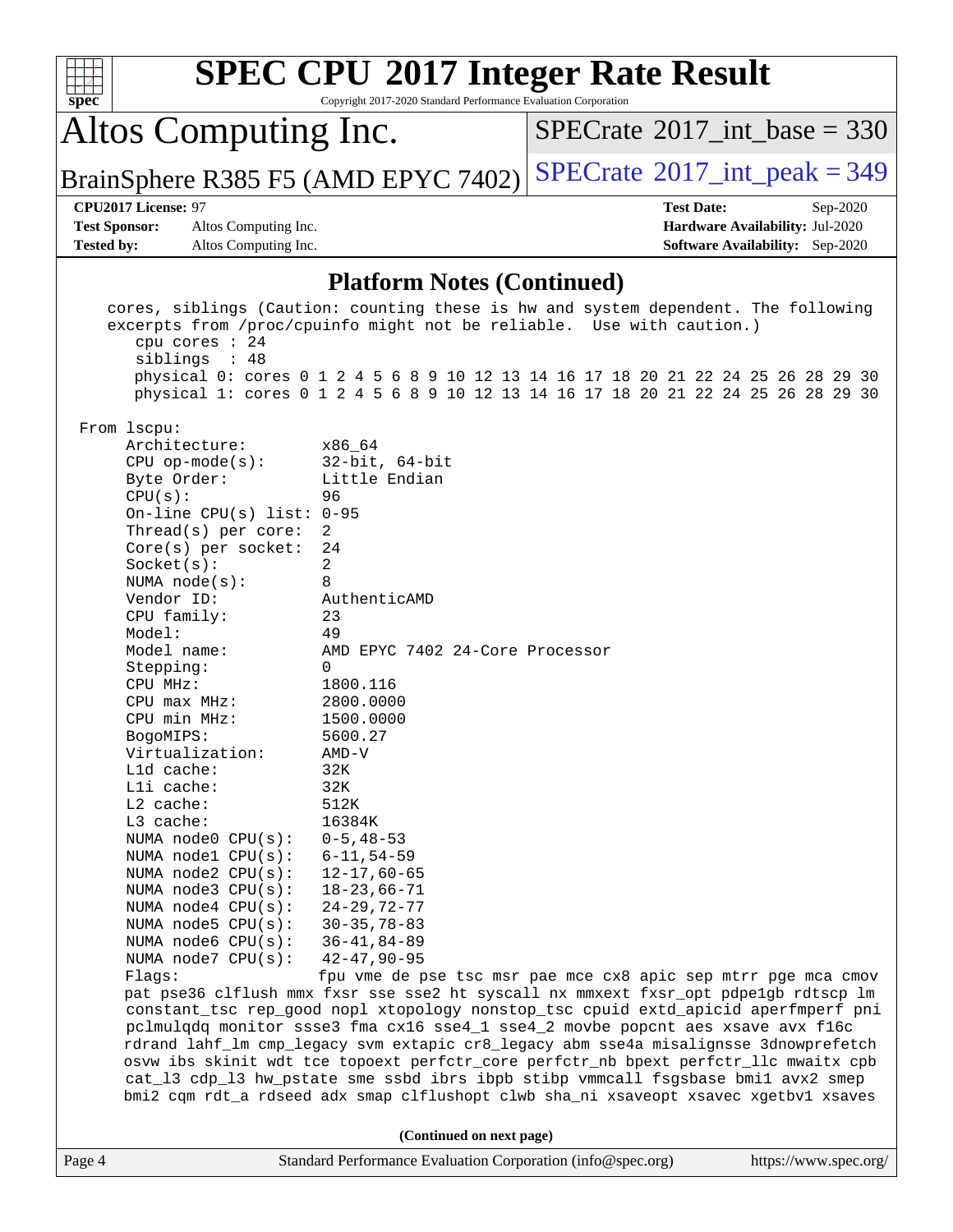| <b>SPEC CPU®2017 Integer Rate Result</b><br>Copyright 2017-2020 Standard Performance Evaluation Corporation<br>$spec^*$                                                                                                                                                                                                                                                                                                                                                                                                                                                                                                                                                                                                                                                                                                                                                                                                                                                                                                                                                                                                                                                                                                                                                                                                                                                                                                                                                                                                        |                                                                                                     |
|--------------------------------------------------------------------------------------------------------------------------------------------------------------------------------------------------------------------------------------------------------------------------------------------------------------------------------------------------------------------------------------------------------------------------------------------------------------------------------------------------------------------------------------------------------------------------------------------------------------------------------------------------------------------------------------------------------------------------------------------------------------------------------------------------------------------------------------------------------------------------------------------------------------------------------------------------------------------------------------------------------------------------------------------------------------------------------------------------------------------------------------------------------------------------------------------------------------------------------------------------------------------------------------------------------------------------------------------------------------------------------------------------------------------------------------------------------------------------------------------------------------------------------|-----------------------------------------------------------------------------------------------------|
| Altos Computing Inc.                                                                                                                                                                                                                                                                                                                                                                                                                                                                                                                                                                                                                                                                                                                                                                                                                                                                                                                                                                                                                                                                                                                                                                                                                                                                                                                                                                                                                                                                                                           | $SPECrate^{\circ}2017\_int\_base = 330$                                                             |
| BrainSphere R385 F5 (AMD EPYC 7402)                                                                                                                                                                                                                                                                                                                                                                                                                                                                                                                                                                                                                                                                                                                                                                                                                                                                                                                                                                                                                                                                                                                                                                                                                                                                                                                                                                                                                                                                                            | $SPECTate$ <sup>®</sup> 2017_int_peak = 349                                                         |
| CPU2017 License: 97<br><b>Test Sponsor:</b><br>Altos Computing Inc.<br>Altos Computing Inc.<br><b>Tested by:</b>                                                                                                                                                                                                                                                                                                                                                                                                                                                                                                                                                                                                                                                                                                                                                                                                                                                                                                                                                                                                                                                                                                                                                                                                                                                                                                                                                                                                               | <b>Test Date:</b><br>Sep-2020<br>Hardware Availability: Jul-2020<br>Software Availability: Sep-2020 |
| <b>Platform Notes (Continued)</b>                                                                                                                                                                                                                                                                                                                                                                                                                                                                                                                                                                                                                                                                                                                                                                                                                                                                                                                                                                                                                                                                                                                                                                                                                                                                                                                                                                                                                                                                                              |                                                                                                     |
| cqm_llc cqm_occup_llc cqm_mbm_total cqm_mbm_local clzero irperf xsaveerptr arat npt<br>lbrv svm_lock nrip_save tsc_scale vmcb_clean flushbyasid decodeassists pausefilter<br>pfthreshold avic v_vmsave_vmload vgif umip rdpid overflow_recov succor smca<br>/proc/cpuinfo cache data                                                                                                                                                                                                                                                                                                                                                                                                                                                                                                                                                                                                                                                                                                                                                                                                                                                                                                                                                                                                                                                                                                                                                                                                                                           |                                                                                                     |
| cache size : 512 KB<br>From numactl --hardware WARNING: a numactl 'node' might or might not correspond to a<br>physical chip.<br>$available: 8 nodes (0-7)$<br>node 0 cpus: 0 1 2 3 4 5 48 49 50 51 52 53<br>node 0 size: 64365 MB<br>node 0 free: 63922 MB<br>node 1 cpus: 6 7 8 9 10 11 54 55 56 57 58 59<br>node 1 size: 64505 MB<br>node 1 free: 64094 MB<br>node 2 cpus: 12 13 14 15 16 17 60 61 62 63 64 65<br>node 2 size: 64505 MB<br>node 2 free: 64143 MB<br>node 3 cpus: 18 19 20 21 22 23 66 67 68 69 70 71<br>node 3 size: 64493 MB<br>node 3 free: 64136 MB<br>node 4 cpus: 24 25 26 27 28 29 72 73 74 75 76 77<br>node 4 size: 64505 MB<br>node 4 free: 64290 MB<br>node 5 cpus: 30 31 32 33 34 35 78 79 80 81 82 83<br>node 5 size: 64505 MB<br>node 5 free: 64287 MB<br>node 6 cpus: 36 37 38 39 40 41 84 85 86 87 88 89<br>node 6 size: 64505 MB<br>node 6 free: 64292 MB<br>node 7 cpus: 42 43 44 45 46 47 90 91 92 93 94 95<br>node 7 size: 64503 MB<br>node 7 free: 64290 MB<br>node distances:<br>node<br>$\mathbf 1$<br>0<br>2<br>3<br>4<br>5<br>7<br>6<br>12<br>12<br>12<br>32<br>32<br>0:<br>10<br>32<br>32<br>1:<br>32<br>32<br>32<br>12<br>10<br>12<br>12<br>32<br>2:<br>12<br>10<br>12<br>32<br>32<br>32<br>12<br>32<br>32<br>3:<br>12<br>12<br>12<br>10<br>32<br>32<br>32<br>4:<br>32<br>32<br>32<br>32<br>10<br>12<br>12<br>12<br>5:<br>32<br>32<br>32<br>32<br>12<br>12<br>12<br>10<br>6:<br>32<br>32<br>32<br>12<br>12<br>32<br>10<br>12<br>32<br>7:<br>32<br>32<br>32<br>12<br>12<br>12<br>10 |                                                                                                     |
| From /proc/meminfo<br>MemTotal:<br>528272868 kB                                                                                                                                                                                                                                                                                                                                                                                                                                                                                                                                                                                                                                                                                                                                                                                                                                                                                                                                                                                                                                                                                                                                                                                                                                                                                                                                                                                                                                                                                |                                                                                                     |
| (Continued on next page)                                                                                                                                                                                                                                                                                                                                                                                                                                                                                                                                                                                                                                                                                                                                                                                                                                                                                                                                                                                                                                                                                                                                                                                                                                                                                                                                                                                                                                                                                                       |                                                                                                     |
| Standard Performance Evaluation Corporation (info@spec.org)<br>Page 5                                                                                                                                                                                                                                                                                                                                                                                                                                                                                                                                                                                                                                                                                                                                                                                                                                                                                                                                                                                                                                                                                                                                                                                                                                                                                                                                                                                                                                                          | https://www.spec.org/                                                                               |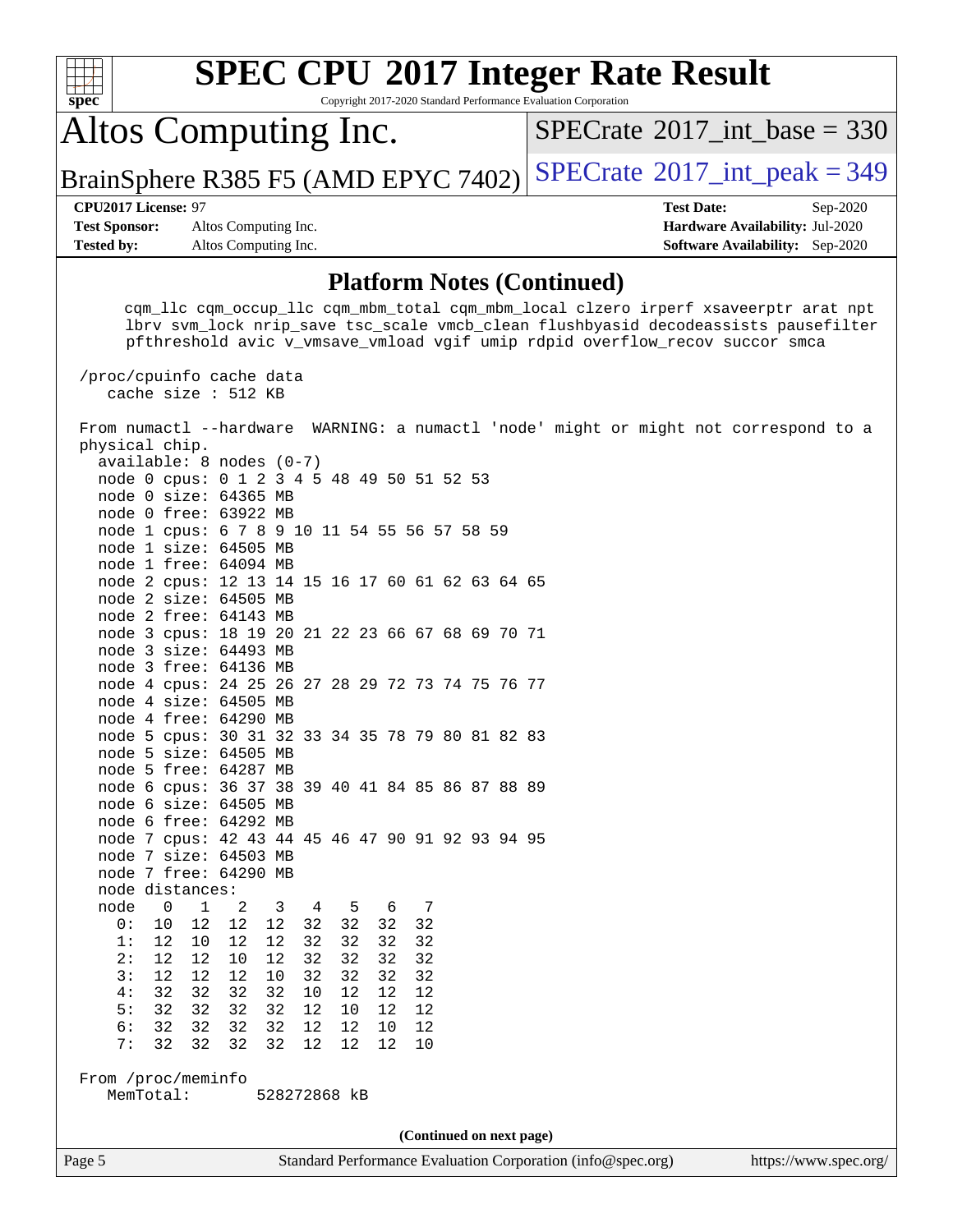| <b>SPEC CPU®2017 Integer Rate Result</b><br>Copyright 2017-2020 Standard Performance Evaluation Corporation<br>spec                    |                                                                                        |
|----------------------------------------------------------------------------------------------------------------------------------------|----------------------------------------------------------------------------------------|
| Altos Computing Inc.                                                                                                                   | $SPECTate$ <sup>®</sup> 2017_int_base = 330                                            |
| BrainSphere R385 F5 (AMD EPYC 7402)                                                                                                    | $SPECrate^{\circ}2017\_int\_peak = 349$                                                |
| CPU2017 License: 97<br><b>Test Sponsor:</b><br>Altos Computing Inc.                                                                    | <b>Test Date:</b><br>Sep-2020<br>Hardware Availability: Jul-2020                       |
| <b>Tested by:</b><br>Altos Computing Inc.                                                                                              | <b>Software Availability:</b> Sep-2020                                                 |
| <b>Platform Notes (Continued)</b>                                                                                                      |                                                                                        |
| HugePages_Total:<br>0<br>Hugepagesize:<br>2048 kB                                                                                      |                                                                                        |
| /usr/bin/lsb_release -d<br>Ubuntu 18.04.2 LTS                                                                                          |                                                                                        |
| From /etc/*release* /etc/*version*<br>debian_version: buster/sid                                                                       |                                                                                        |
| os-release:<br>NAME="Ubuntu"<br>VERSION="18.04.2 LTS (Bionic Beaver)"                                                                  |                                                                                        |
| ID=ubuntu<br>ID_LIKE=debian                                                                                                            |                                                                                        |
| PRETTY_NAME="Ubuntu 18.04.2 LTS"<br>VERSION_ID="18.04"<br>HOME_URL="https://www.ubuntu.com/"<br>SUPPORT_URL="https://help.ubuntu.com/" |                                                                                        |
| uname $-a$ :<br>Linux r365f4 4.15.0-117-generic #118-Ubuntu SMP Fri Sep 4 20:02:41 UTC 2020 x86_64<br>x86_64 x86_64 GNU/Linux          |                                                                                        |
| Kernel self-reported vulnerability status:                                                                                             |                                                                                        |
| itlb multihit:<br>CVE-2018-3620 (L1 Terminal Fault):                                                                                   | Not affected<br>Not affected                                                           |
| Microarchitectural Data Sampling:<br>CVE-2017-5754 (Meltdown):                                                                         | Not affected<br>Not affected                                                           |
| CVE-2018-3639 (Speculative Store Bypass): Mitigation: Speculative Store Bypass disabled                                                | via prctl and seccomp                                                                  |
| $CVE-2017-5753$ (Spectre variant 1):                                                                                                   | Mitigation: usercopy/swapgs barriers and __user<br>pointer sanitization                |
| $CVE-2017-5715$ (Spectre variant 2):<br>filling                                                                                        | Mitigation: Full AMD retpoline, IBPB:<br>conditional, IBRS_FW, STIBP: conditional, RSB |
| srbds:<br>tsx_async_abort:                                                                                                             | Not affected<br>Not affected                                                           |
| run-level 5 Sep 14 06:57                                                                                                               |                                                                                        |
|                                                                                                                                        |                                                                                        |
| SPEC is set to: /home/cpu2017<br>Filesystem<br>Type Size Used Avail Use% Mounted on<br>ext4 1.5T 704G 688G 51% /<br>/dev/sda2          |                                                                                        |
| From /sys/devices/virtual/dmi/id<br>BIOS:<br>GIGABYTE R11 10/25/2019<br>Vendor: Acer                                                   |                                                                                        |
| (Continued on next page)                                                                                                               |                                                                                        |
| Page 6<br>Standard Performance Evaluation Corporation (info@spec.org)                                                                  | https://www.spec.org/                                                                  |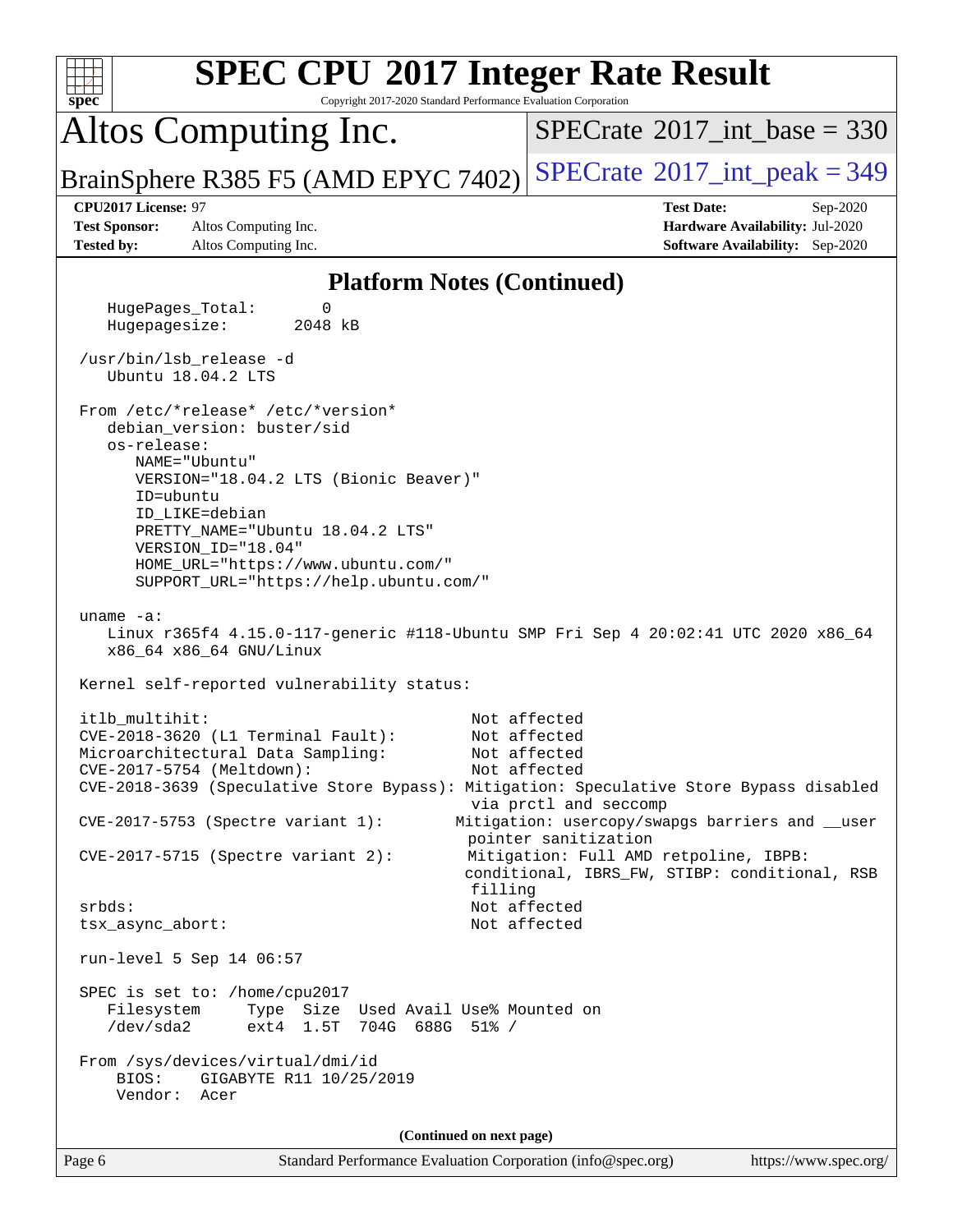| spec <sup>®</sup>                                  | <b>SPEC CPU®2017 Integer Rate Result</b><br>Copyright 2017-2020 Standard Performance Evaluation Corporation                                                                                                                                                                                                                                    |                                                                  |
|----------------------------------------------------|------------------------------------------------------------------------------------------------------------------------------------------------------------------------------------------------------------------------------------------------------------------------------------------------------------------------------------------------|------------------------------------------------------------------|
|                                                    | Altos Computing Inc.                                                                                                                                                                                                                                                                                                                           | $SPECTate$ <sup>®</sup> 2017_int_base = 330                      |
|                                                    | BrainSphere R385 F5 (AMD EPYC 7402)                                                                                                                                                                                                                                                                                                            | $SPECTate@2017_int\_peak = 349$                                  |
| <b>CPU2017 License: 97</b><br><b>Test Sponsor:</b> | Altos Computing Inc.                                                                                                                                                                                                                                                                                                                           | <b>Test Date:</b><br>Sep-2020<br>Hardware Availability: Jul-2020 |
| <b>Tested by:</b>                                  | Altos Computing Inc.                                                                                                                                                                                                                                                                                                                           | <b>Software Availability:</b> Sep-2020                           |
|                                                    | <b>Platform Notes (Continued)</b>                                                                                                                                                                                                                                                                                                              |                                                                  |
|                                                    | Product: Altos R365 F4<br>Product Family: Server<br>Serial: DJ7002921A0002                                                                                                                                                                                                                                                                     |                                                                  |
| Memory:                                            | Additional information from dmidecode follows. WARNING: Use caution when you interpret<br>this section. The 'dmidecode' program reads system data which is "intended to allow<br>hardware to be accurately determined", but the intent may not be met, as there are<br>frequent changes to hardware, firmware, and the "DMTF SMBIOS" standard. |                                                                  |
|                                                    | 16x Samsung M393A4K40DB3-CWE 32 GB 2 rank 3200<br>16x Unknown Unknown                                                                                                                                                                                                                                                                          |                                                                  |
|                                                    | (End of data from sysinfo program)                                                                                                                                                                                                                                                                                                             |                                                                  |
|                                                    | <b>Compiler Version Notes</b>                                                                                                                                                                                                                                                                                                                  |                                                                  |
| C                                                  | $502.\text{gcc\_r}(\text{peak})$                                                                                                                                                                                                                                                                                                               |                                                                  |
|                                                    | AOCC.LLVM.2.0.0.B191.2019_07_19 clang version 8.0.0 (CLANG: Jenkins<br>AOCC_2_0_0-Build#191) (based on LLVM AOCC.LLVM.2.0.0.B191.2019_07_19)<br>Target: i386-unknown-linux-gnu<br>Thread model: posix<br>InstalledDir: /sppo/dev/compilers/aocc-compiler-2.0.0/bin                                                                             |                                                                  |
|                                                    |                                                                                                                                                                                                                                                                                                                                                |                                                                  |
| С                                                  | 500.perlbench_r(base, peak) 502.gcc_r(base) 505.mcf_r(base, peak)<br>525.x264_r(base, peak) 557.xz_r(base, peak)                                                                                                                                                                                                                               |                                                                  |
|                                                    | AOCC.LLVM.2.0.0.B191.2019_07_19 clang version 8.0.0 (CLANG: Jenkins<br>AOCC_2_0_0-Build#191) (based on LLVM AOCC.LLVM.2.0.0.B191.2019_07_19)<br>Target: x86_64-unknown-linux-gnu<br>Thread model: posix<br>InstalledDir: /sppo/dev/compilers/aocc-compiler-2.0.0/bin                                                                           |                                                                  |
|                                                    |                                                                                                                                                                                                                                                                                                                                                |                                                                  |
| С                                                  | $502.\text{gcc\_r}(\text{peak})$                                                                                                                                                                                                                                                                                                               |                                                                  |
|                                                    | AOCC.LLVM.2.0.0.B191.2019_07_19 clang version 8.0.0 (CLANG: Jenkins<br>AOCC_2_0_0-Build#191) (based on LLVM AOCC.LLVM.2.0.0.B191.2019_07_19)<br>Target: i386-unknown-linux-gnu<br>Thread model: posix                                                                                                                                          |                                                                  |
|                                                    | InstalledDir: /sppo/dev/compilers/aocc-compiler-2.0.0/bin                                                                                                                                                                                                                                                                                      |                                                                  |
|                                                    | (Continued on next page)                                                                                                                                                                                                                                                                                                                       |                                                                  |
| Page 7                                             | Standard Performance Evaluation Corporation (info@spec.org)                                                                                                                                                                                                                                                                                    | https://www.spec.org/                                            |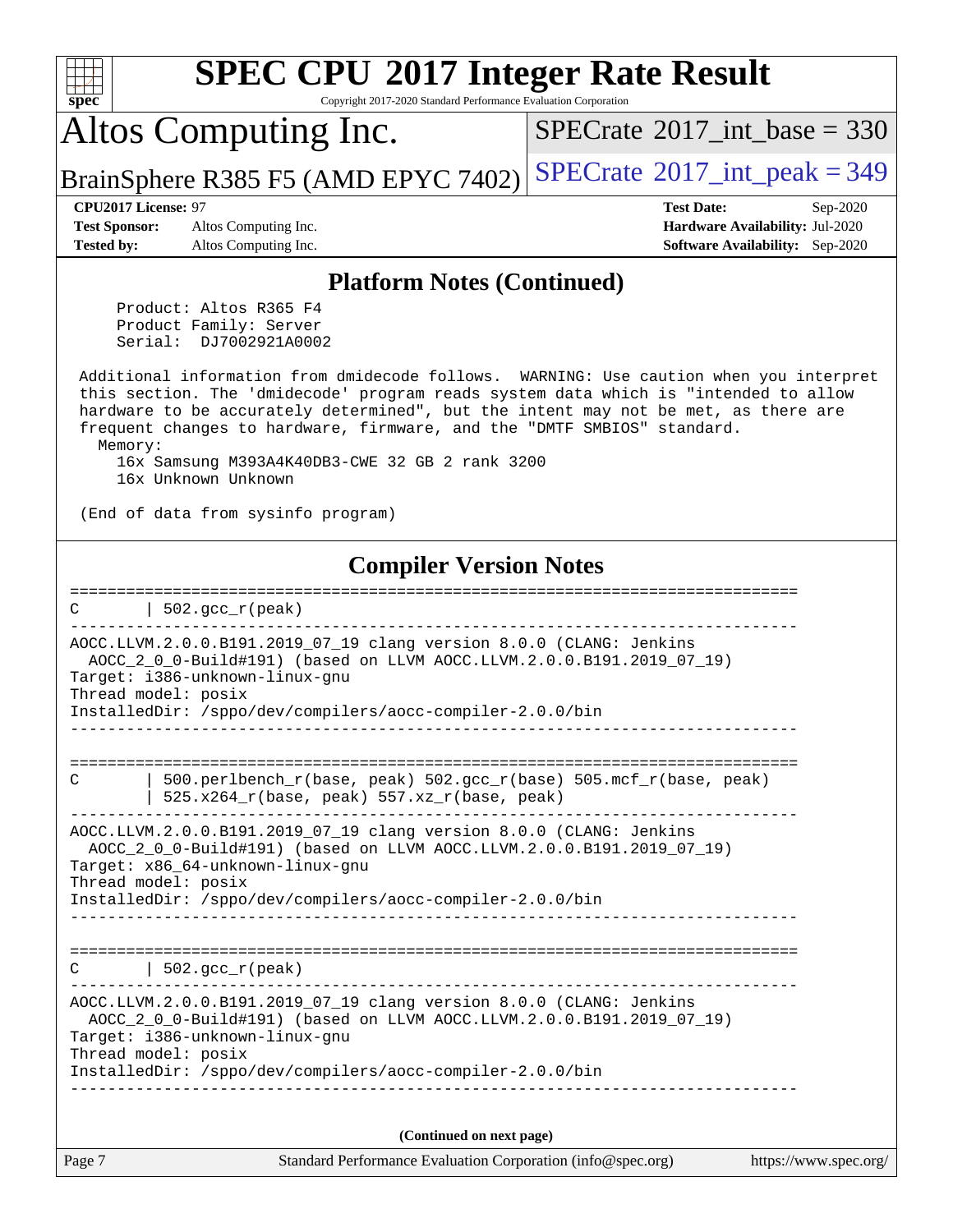| $s\overline{p}$ ec <sup>®</sup>    | <b>SPEC CPU®2017 Integer Rate Result</b><br>Copyright 2017-2020 Standard Performance Evaluation Corporation                                                                                                                                                        |                                                                                                |                       |
|------------------------------------|--------------------------------------------------------------------------------------------------------------------------------------------------------------------------------------------------------------------------------------------------------------------|------------------------------------------------------------------------------------------------|-----------------------|
|                                    | Altos Computing Inc.                                                                                                                                                                                                                                               | $SPECTate$ <sup>®</sup> 2017_int_base = 330                                                    |                       |
|                                    | BrainSphere R385 F5 (AMD EPYC 7402)                                                                                                                                                                                                                                | $SPECTate$ <sup>®</sup> 2017_int_peak = 349                                                    |                       |
| <b>Test Sponsor:</b><br>Tested by: | CPU2017 License: 97<br>Altos Computing Inc.<br>Altos Computing Inc.                                                                                                                                                                                                | <b>Test Date:</b><br>Hardware Availability: Jul-2020<br><b>Software Availability:</b> Sep-2020 | Sep-2020              |
|                                    | <b>Compiler Version Notes (Continued)</b>                                                                                                                                                                                                                          |                                                                                                |                       |
| C                                  | 500.perlbench_r(base, peak) 502.gcc_r(base) 505.mcf_r(base, peak)<br>525.x264_r(base, peak) 557.xz_r(base, peak)<br>AOCC.LLVM.2.0.0.B191.2019_07_19 clang version 8.0.0 (CLANG: Jenkins<br>AOCC_2_0_0-Build#191) (based on LLVM AOCC.LLVM.2.0.0.B191.2019_07_19)   |                                                                                                |                       |
|                                    | Target: x86 64-unknown-linux-gnu<br>Thread model: posix<br>InstalledDir: /sppo/dev/compilers/aocc-compiler-2.0.0/bin                                                                                                                                               |                                                                                                |                       |
| C++                                | 523.xalancbmk_r(peak)                                                                                                                                                                                                                                              |                                                                                                |                       |
|                                    | AOCC.LLVM.2.0.0.B191.2019_07_19 clang version 8.0.0 (CLANG: Jenkins<br>AOCC_2_0_0-Build#191) (based on LLVM AOCC.LLVM.2.0.0.B191.2019_07_19)<br>Target: i386-unknown-linux-gnu<br>Thread model: posix<br>InstalledDir: /sppo/dev/compilers/aocc-compiler-2.0.0/bin |                                                                                                |                       |
| $C++$                              | 520.omnetpp_r(base, peak) 523.xalancbmk_r(base)<br>531.deepsjeng_r(base, peak) 541.leela_r(base, peak)                                                                                                                                                             |                                                                                                |                       |
|                                    | AOCC.LLVM.2.0.0.B191.2019_07_19 clang version 8.0.0 (CLANG: Jenkins<br>AOCC_2_0_0-Build#191) (based on LLVM AOCC.LLVM.2.0.0.B191.2019_07_19)<br>Target: x86_64-unknown-linux-gnu<br>Thread model: posix                                                            |                                                                                                |                       |
|                                    | InstalledDir: /sppo/dev/compilers/aocc-compiler-2.0.0/bin                                                                                                                                                                                                          |                                                                                                |                       |
| $C++$                              | 523.xalancbmk_r(peak)                                                                                                                                                                                                                                              |                                                                                                |                       |
|                                    | AOCC.LLVM.2.0.0.B191.2019_07_19 clang version 8.0.0 (CLANG: Jenkins<br>AOCC_2_0_0-Build#191) (based on LLVM AOCC.LLVM.2.0.0.B191.2019_07_19)<br>Target: i386-unknown-linux-gnu<br>Thread model: posix<br>InstalledDir: /sppo/dev/compilers/aocc-compiler-2.0.0/bin |                                                                                                |                       |
| $C++$                              | 520.omnetpp_r(base, peak) 523.xalancbmk_r(base)<br>531.deepsjeng_r(base, peak) 541.leela_r(base, peak)                                                                                                                                                             |                                                                                                |                       |
|                                    |                                                                                                                                                                                                                                                                    |                                                                                                |                       |
| Page 8                             | (Continued on next page)<br>Standard Performance Evaluation Corporation (info@spec.org)                                                                                                                                                                            |                                                                                                | https://www.spec.org/ |
|                                    |                                                                                                                                                                                                                                                                    |                                                                                                |                       |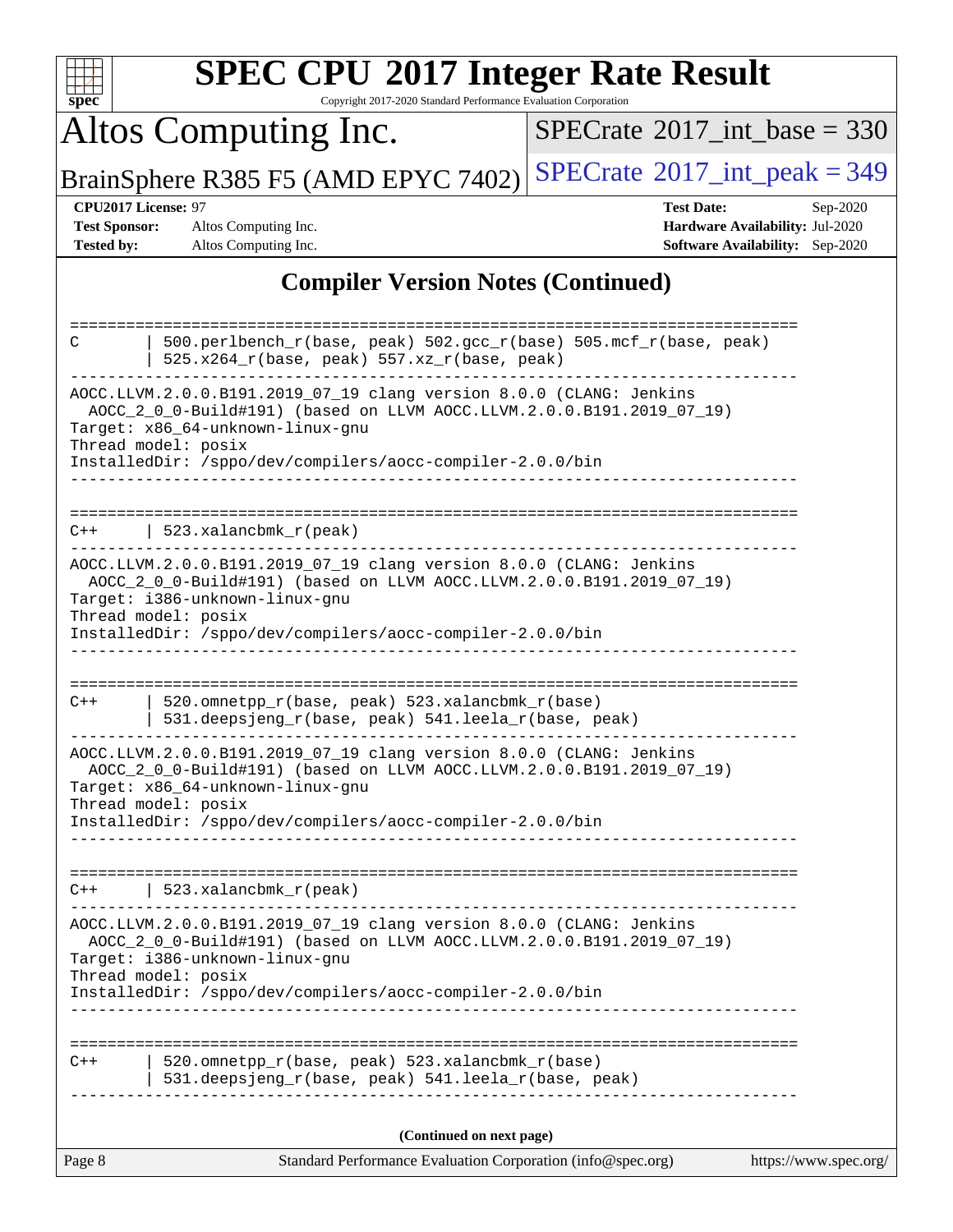

Copyright 2017-2020 Standard Performance Evaluation Corporation

Altos Computing Inc.

 $SPECTate@2017_int\_base = 330$ 

BrainSphere R385 F5 (AMD EPYC 7402) [SPECrate](http://www.spec.org/auto/cpu2017/Docs/result-fields.html#SPECrate2017intpeak)<sup>®</sup>[2017\\_int\\_peak = 3](http://www.spec.org/auto/cpu2017/Docs/result-fields.html#SPECrate2017intpeak)49

**[Test Sponsor:](http://www.spec.org/auto/cpu2017/Docs/result-fields.html#TestSponsor)** Altos Computing Inc. **[Hardware Availability:](http://www.spec.org/auto/cpu2017/Docs/result-fields.html#HardwareAvailability)** Jul-2020 **[Tested by:](http://www.spec.org/auto/cpu2017/Docs/result-fields.html#Testedby)** Altos Computing Inc. **[Software Availability:](http://www.spec.org/auto/cpu2017/Docs/result-fields.html#SoftwareAvailability)** Sep-2020

**[CPU2017 License:](http://www.spec.org/auto/cpu2017/Docs/result-fields.html#CPU2017License)** 97 **[Test Date:](http://www.spec.org/auto/cpu2017/Docs/result-fields.html#TestDate)** Sep-2020

### **[Compiler Version Notes \(Continued\)](http://www.spec.org/auto/cpu2017/Docs/result-fields.html#CompilerVersionNotes)**

| AOCC.LLVM.2.0.0.B191.2019 07 19 clang version 8.0.0 (CLANG: Jenkins<br>AOCC 2 0 0-Build#191) (based on LLVM AOCC.LLVM.2.0.0.B191.2019 07 19)<br>Target: x86 64-unknown-linux-gnu<br>Thread model: posix<br>InstalledDir: /sppo/dev/compilers/aocc-compiler-2.0.0/bin |
|----------------------------------------------------------------------------------------------------------------------------------------------------------------------------------------------------------------------------------------------------------------------|
| Fortran   548. $exchange2 r(base, peak)$                                                                                                                                                                                                                             |
| AOCC.LLVM.2.0.0.B191.2019 07 19 clang version 8.0.0 (CLANG: Jenkins<br>AOCC 2 0 0-Build#191) (based on LLVM AOCC.LLVM.2.0.0.B191.2019 07 19)<br>Target: x86 64-unknown-linux-gnu<br>Thread model: posix<br>InstalledDir: /sppo/dev/compilers/aocc-compiler-2.0.0/bin |

**[Base Compiler Invocation](http://www.spec.org/auto/cpu2017/Docs/result-fields.html#BaseCompilerInvocation)**

[C benchmarks](http://www.spec.org/auto/cpu2017/Docs/result-fields.html#Cbenchmarks): [clang](http://www.spec.org/cpu2017/results/res2020q4/cpu2017-20201012-24192.flags.html#user_CCbase_clang-c)

[C++ benchmarks:](http://www.spec.org/auto/cpu2017/Docs/result-fields.html#CXXbenchmarks) [clang++](http://www.spec.org/cpu2017/results/res2020q4/cpu2017-20201012-24192.flags.html#user_CXXbase_clang-cpp)

[Fortran benchmarks](http://www.spec.org/auto/cpu2017/Docs/result-fields.html#Fortranbenchmarks): [flang](http://www.spec.org/cpu2017/results/res2020q4/cpu2017-20201012-24192.flags.html#user_FCbase_flang)

# **[Base Portability Flags](http://www.spec.org/auto/cpu2017/Docs/result-fields.html#BasePortabilityFlags)**

 500.perlbench\_r: [-DSPEC\\_LINUX\\_X64](http://www.spec.org/cpu2017/results/res2020q4/cpu2017-20201012-24192.flags.html#b500.perlbench_r_basePORTABILITY_DSPEC_LINUX_X64) [-DSPEC\\_LP64](http://www.spec.org/cpu2017/results/res2020q4/cpu2017-20201012-24192.flags.html#b500.perlbench_r_baseEXTRA_PORTABILITY_DSPEC_LP64) 502.gcc\_r: [-DSPEC\\_LP64](http://www.spec.org/cpu2017/results/res2020q4/cpu2017-20201012-24192.flags.html#suite_baseEXTRA_PORTABILITY502_gcc_r_DSPEC_LP64) 505.mcf\_r: [-DSPEC\\_LP64](http://www.spec.org/cpu2017/results/res2020q4/cpu2017-20201012-24192.flags.html#suite_baseEXTRA_PORTABILITY505_mcf_r_DSPEC_LP64) 520.omnetpp\_r: [-DSPEC\\_LP64](http://www.spec.org/cpu2017/results/res2020q4/cpu2017-20201012-24192.flags.html#suite_baseEXTRA_PORTABILITY520_omnetpp_r_DSPEC_LP64) 523.xalancbmk\_r: [-DSPEC\\_LINUX](http://www.spec.org/cpu2017/results/res2020q4/cpu2017-20201012-24192.flags.html#b523.xalancbmk_r_basePORTABILITY_DSPEC_LINUX) [-DSPEC\\_LP64](http://www.spec.org/cpu2017/results/res2020q4/cpu2017-20201012-24192.flags.html#suite_baseEXTRA_PORTABILITY523_xalancbmk_r_DSPEC_LP64) 525.x264\_r: [-DSPEC\\_LP64](http://www.spec.org/cpu2017/results/res2020q4/cpu2017-20201012-24192.flags.html#suite_baseEXTRA_PORTABILITY525_x264_r_DSPEC_LP64) 531.deepsjeng\_r: [-DSPEC\\_LP64](http://www.spec.org/cpu2017/results/res2020q4/cpu2017-20201012-24192.flags.html#suite_baseEXTRA_PORTABILITY531_deepsjeng_r_DSPEC_LP64) 541.leela\_r: [-DSPEC\\_LP64](http://www.spec.org/cpu2017/results/res2020q4/cpu2017-20201012-24192.flags.html#suite_baseEXTRA_PORTABILITY541_leela_r_DSPEC_LP64) 548.exchange2\_r: [-DSPEC\\_LP64](http://www.spec.org/cpu2017/results/res2020q4/cpu2017-20201012-24192.flags.html#suite_baseEXTRA_PORTABILITY548_exchange2_r_DSPEC_LP64) 557.xz\_r: [-DSPEC\\_LP64](http://www.spec.org/cpu2017/results/res2020q4/cpu2017-20201012-24192.flags.html#suite_baseEXTRA_PORTABILITY557_xz_r_DSPEC_LP64)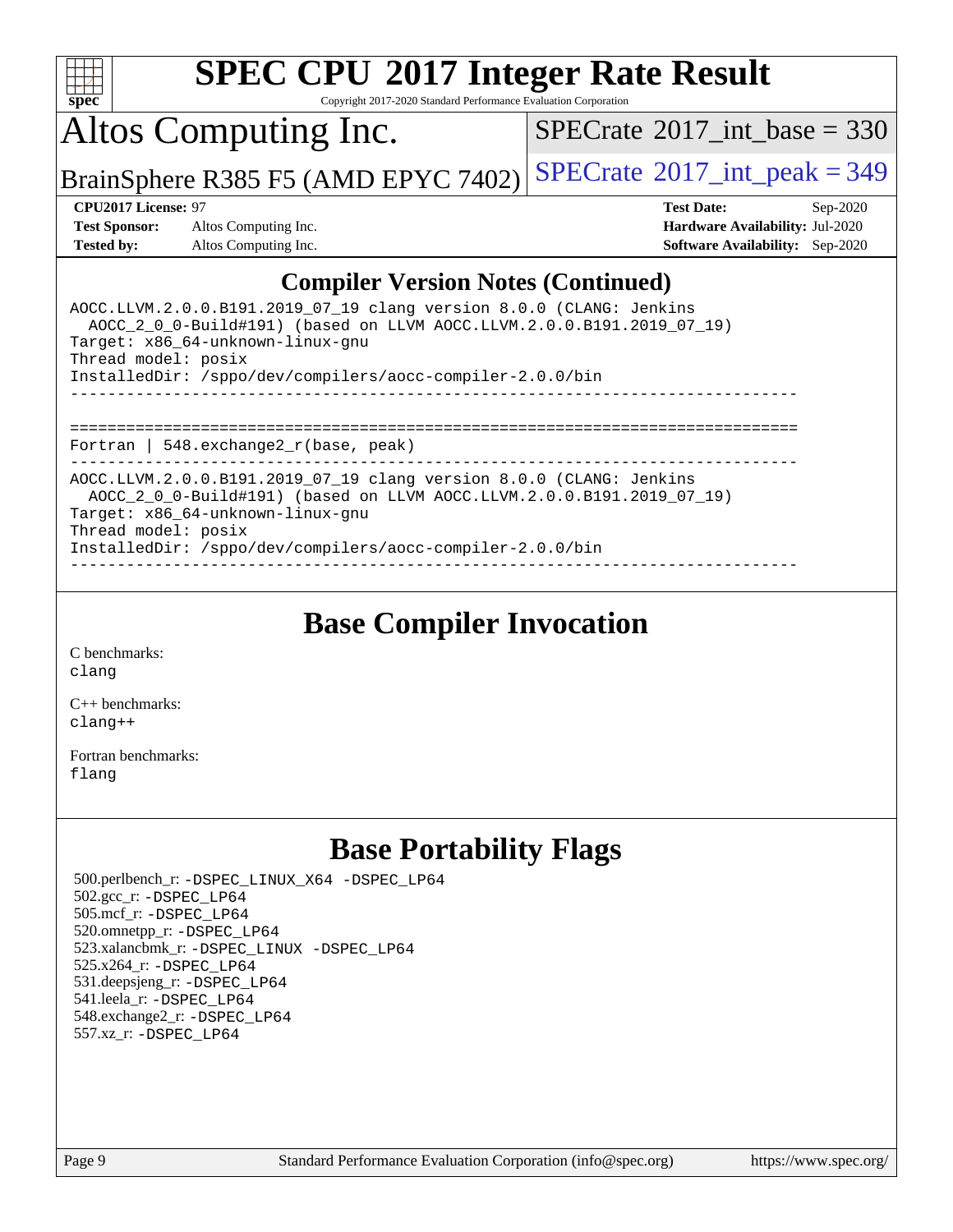| <b>SPEC CPU®2017 Integer Rate Result</b><br>$Spec^*$<br>Copyright 2017-2020 Standard Performance Evaluation Corporation                                                                                                                                                                                                                                                                                                                                                                                                                                                                                                                                                                                                                                                                              |                                              |
|------------------------------------------------------------------------------------------------------------------------------------------------------------------------------------------------------------------------------------------------------------------------------------------------------------------------------------------------------------------------------------------------------------------------------------------------------------------------------------------------------------------------------------------------------------------------------------------------------------------------------------------------------------------------------------------------------------------------------------------------------------------------------------------------------|----------------------------------------------|
| Altos Computing Inc.                                                                                                                                                                                                                                                                                                                                                                                                                                                                                                                                                                                                                                                                                                                                                                                 | $SPECrate^{\circledcirc}2017$ int base = 330 |
| BrainSphere R385 F5 (AMD EPYC 7402)                                                                                                                                                                                                                                                                                                                                                                                                                                                                                                                                                                                                                                                                                                                                                                  | $SPECTate$ <sup>®</sup> 2017_int_peak = 349  |
| CPU2017 License: 97                                                                                                                                                                                                                                                                                                                                                                                                                                                                                                                                                                                                                                                                                                                                                                                  | <b>Test Date:</b><br>Sep-2020                |
| <b>Test Sponsor:</b><br>Altos Computing Inc.                                                                                                                                                                                                                                                                                                                                                                                                                                                                                                                                                                                                                                                                                                                                                         | Hardware Availability: Jul-2020              |
| <b>Tested by:</b><br>Altos Computing Inc.                                                                                                                                                                                                                                                                                                                                                                                                                                                                                                                                                                                                                                                                                                                                                            | <b>Software Availability:</b> Sep-2020       |
| <b>Base Optimization Flags</b><br>C benchmarks:<br>-flto -Wl,-mllvm -Wl,-function-specialize<br>-Wl,-mllvm -Wl,-region-vectorize -Wl,-mllvm -Wl,-vector-library=LIBMVEC<br>-Wl,-mllvm -Wl,-reduce-array-computations=3 -03 -ffast-math<br>-march=znver2 -fstruct-layout=3 -mllvm -unroll-threshold=50<br>-fremap-arrays -mllvm -function-specialize -mllvm -enable-gvn-hoist<br>-mllvm -reduce-array-computations=3 -mllvm -qlobal-vectorize-slp<br>-mllvm -vector-library=LIBMVEC -mllvm -inline-threshold=1000<br>-flv-function-specialization -z muldefs -lmvec -lamdlibm -ljemalloc<br>$-Ifl$ anq<br>$C_{++}$ benchmarks:<br>-flto -Wl,-mllvm -Wl,-function-specialize<br>-Wl,-mllvm -Wl,-region-vectorize -Wl,-mllvm -Wl,-vector-library=LIBMVEC<br>-Wl,-mllvm -Wl,-reduce-array-computations=3 |                                              |

[-Wl,-mllvm -Wl,-suppress-fmas](http://www.spec.org/cpu2017/results/res2020q4/cpu2017-20201012-24192.flags.html#user_CXXbase_F-suppress-fmas_f00f00630e4a059e8af9c161e9bbf420bcf19890a7f99d5933525e66aa4b0bb3ab2339d2b12d97d3a5f5d271e839fe9c109938e91fe06230fb53651590cfa1e8) [-O3](http://www.spec.org/cpu2017/results/res2020q4/cpu2017-20201012-24192.flags.html#user_CXXbase_F-O3) [-ffast-math](http://www.spec.org/cpu2017/results/res2020q4/cpu2017-20201012-24192.flags.html#user_CXXbase_aocc-ffast-math) [-march=znver2](http://www.spec.org/cpu2017/results/res2020q4/cpu2017-20201012-24192.flags.html#user_CXXbase_aocc-march_3e2e19cff2eeef60c5d90b059483627c9ea47eca6d66670dbd53f9185f6439e27eb5e104cf773e9e8ab18c8842ce63e461a3e948d0214bd567ef3ade411bf467) [-mllvm -loop-unswitch-threshold=200000](http://www.spec.org/cpu2017/results/res2020q4/cpu2017-20201012-24192.flags.html#user_CXXbase_F-loop-unswitch-threshold_f9a82ae3270e55b5fbf79d0d96ee93606b73edbbe527d20b18b7bff1a3a146ad50cfc7454c5297978340ae9213029016a7d16221274d672d3f7f42ed25274e1d) [-mllvm -vector-library=LIBMVEC](http://www.spec.org/cpu2017/results/res2020q4/cpu2017-20201012-24192.flags.html#user_CXXbase_F-use-vector-library_e584e20b4f7ec96aa109254b65d8e01d864f3d68580371b9d93ed7c338191d4cfce20c3c864632264effc6bbe4c7c38153d02096a342ee92501c4a53204a7871) [-mllvm -unroll-threshold=100](http://www.spec.org/cpu2017/results/res2020q4/cpu2017-20201012-24192.flags.html#user_CXXbase_F-unroll-threshold_2755d0c78138845d361fa1543e3a063fffa198df9b3edf0cfb856bbc88a81e1769b12ac7a550c5d35197be55360db1a3f95a8d1304df999456cabf5120c45168) [-flv-function-specialization](http://www.spec.org/cpu2017/results/res2020q4/cpu2017-20201012-24192.flags.html#user_CXXbase_F-flv-function-specialization) [-mllvm -enable-partial-unswitch](http://www.spec.org/cpu2017/results/res2020q4/cpu2017-20201012-24192.flags.html#user_CXXbase_F-enable-partial-unswitch_6e1c33f981d77963b1eaf834973128a7f33ce3f8e27f54689656697a35e89dcc875281e0e6283d043e32f367dcb605ba0e307a92e830f7e326789fa6c61b35d3) [-z muldefs](http://www.spec.org/cpu2017/results/res2020q4/cpu2017-20201012-24192.flags.html#user_CXXbase_aocc-muldefs) [-lmvec](http://www.spec.org/cpu2017/results/res2020q4/cpu2017-20201012-24192.flags.html#user_CXXbase_F-lmvec) [-lamdlibm](http://www.spec.org/cpu2017/results/res2020q4/cpu2017-20201012-24192.flags.html#user_CXXbase_F-lamdlibm) [-ljemalloc](http://www.spec.org/cpu2017/results/res2020q4/cpu2017-20201012-24192.flags.html#user_CXXbase_jemalloc-lib) [-lflang](http://www.spec.org/cpu2017/results/res2020q4/cpu2017-20201012-24192.flags.html#user_CXXbase_F-lflang)

#### [Fortran benchmarks:](http://www.spec.org/auto/cpu2017/Docs/result-fields.html#Fortranbenchmarks)

| -flto -Wl,-mllvm -Wl,-function-specialize                               |
|-------------------------------------------------------------------------|
| -Wl,-mllvm -Wl,-region-vectorize -Wl,-mllvm -Wl,-vector-library=LIBMVEC |
| -Wl,-mllvm -Wl,-reduce-array-computations=3 -ffast-math                 |
| -Wl,-mllvm -Wl,-inline-recursion=4 -Wl,-mllvm -Wl,-lsr-in-nested-loop   |
| -Wl,-mllvm -Wl,-enable-iv-split -03 -march=znver2 -funroll-loops        |
| -Mrecursive -mllvm -vector-library=LIBMVEC -z muldefs                   |
| -mllvm -disable-indvar-simplify -mllvm -unroll-aggressive               |
| -mllvm -unroll-threshold=150 -lmvec -lamdlibm -ljemalloc -lflang        |

## **[Peak Compiler Invocation](http://www.spec.org/auto/cpu2017/Docs/result-fields.html#PeakCompilerInvocation)**

[C benchmarks](http://www.spec.org/auto/cpu2017/Docs/result-fields.html#Cbenchmarks): [clang](http://www.spec.org/cpu2017/results/res2020q4/cpu2017-20201012-24192.flags.html#user_CCpeak_clang-c)

[C++ benchmarks:](http://www.spec.org/auto/cpu2017/Docs/result-fields.html#CXXbenchmarks) [clang++](http://www.spec.org/cpu2017/results/res2020q4/cpu2017-20201012-24192.flags.html#user_CXXpeak_clang-cpp)

[Fortran benchmarks](http://www.spec.org/auto/cpu2017/Docs/result-fields.html#Fortranbenchmarks): [flang](http://www.spec.org/cpu2017/results/res2020q4/cpu2017-20201012-24192.flags.html#user_FCpeak_flang)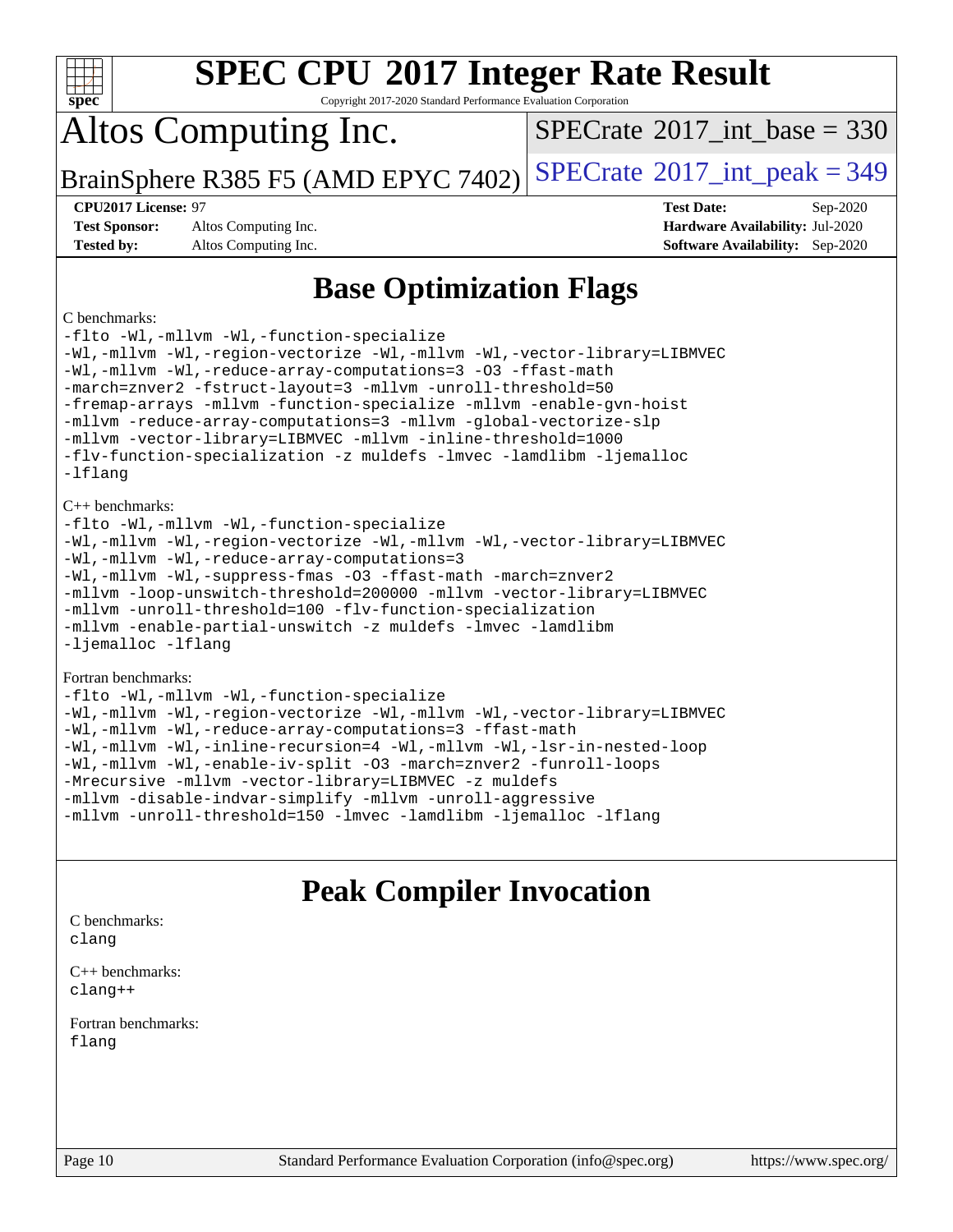

Copyright 2017-2020 Standard Performance Evaluation Corporation

# Altos Computing Inc.

 $SPECTate@2017_int\_base = 330$ 

BrainSphere R385 F5 (AMD EPYC 7402) [SPECrate](http://www.spec.org/auto/cpu2017/Docs/result-fields.html#SPECrate2017intpeak)<sup>®</sup>[2017\\_int\\_peak = 3](http://www.spec.org/auto/cpu2017/Docs/result-fields.html#SPECrate2017intpeak)49

**[Test Sponsor:](http://www.spec.org/auto/cpu2017/Docs/result-fields.html#TestSponsor)** Altos Computing Inc. **[Hardware Availability:](http://www.spec.org/auto/cpu2017/Docs/result-fields.html#HardwareAvailability)** Jul-2020 **[Tested by:](http://www.spec.org/auto/cpu2017/Docs/result-fields.html#Testedby)** Altos Computing Inc. **[Software Availability:](http://www.spec.org/auto/cpu2017/Docs/result-fields.html#SoftwareAvailability)** Sep-2020

**[CPU2017 License:](http://www.spec.org/auto/cpu2017/Docs/result-fields.html#CPU2017License)** 97 **[Test Date:](http://www.spec.org/auto/cpu2017/Docs/result-fields.html#TestDate)** Sep-2020

## **[Peak Portability Flags](http://www.spec.org/auto/cpu2017/Docs/result-fields.html#PeakPortabilityFlags)**

 500.perlbench\_r: [-DSPEC\\_LINUX\\_X64](http://www.spec.org/cpu2017/results/res2020q4/cpu2017-20201012-24192.flags.html#b500.perlbench_r_peakPORTABILITY_DSPEC_LINUX_X64) [-DSPEC\\_LP64](http://www.spec.org/cpu2017/results/res2020q4/cpu2017-20201012-24192.flags.html#b500.perlbench_r_peakEXTRA_PORTABILITY_DSPEC_LP64) 502.gcc\_r: [-D\\_FILE\\_OFFSET\\_BITS=64](http://www.spec.org/cpu2017/results/res2020q4/cpu2017-20201012-24192.flags.html#user_peakEXTRA_PORTABILITY502_gcc_r_F-D_FILE_OFFSET_BITS_5ae949a99b284ddf4e95728d47cb0843d81b2eb0e18bdfe74bbf0f61d0b064f4bda2f10ea5eb90e1dcab0e84dbc592acfc5018bc955c18609f94ddb8d550002c) 505.mcf\_r: [-DSPEC\\_LP64](http://www.spec.org/cpu2017/results/res2020q4/cpu2017-20201012-24192.flags.html#suite_peakEXTRA_PORTABILITY505_mcf_r_DSPEC_LP64) 520.omnetpp\_r: [-DSPEC\\_LP64](http://www.spec.org/cpu2017/results/res2020q4/cpu2017-20201012-24192.flags.html#suite_peakEXTRA_PORTABILITY520_omnetpp_r_DSPEC_LP64) 523.xalancbmk\_r: [-DSPEC\\_LINUX](http://www.spec.org/cpu2017/results/res2020q4/cpu2017-20201012-24192.flags.html#b523.xalancbmk_r_peakPORTABILITY_DSPEC_LINUX) [-D\\_FILE\\_OFFSET\\_BITS=64](http://www.spec.org/cpu2017/results/res2020q4/cpu2017-20201012-24192.flags.html#user_peakEXTRA_PORTABILITY523_xalancbmk_r_F-D_FILE_OFFSET_BITS_5ae949a99b284ddf4e95728d47cb0843d81b2eb0e18bdfe74bbf0f61d0b064f4bda2f10ea5eb90e1dcab0e84dbc592acfc5018bc955c18609f94ddb8d550002c) 525.x264\_r: [-DSPEC\\_LP64](http://www.spec.org/cpu2017/results/res2020q4/cpu2017-20201012-24192.flags.html#suite_peakEXTRA_PORTABILITY525_x264_r_DSPEC_LP64) 531.deepsjeng\_r: [-DSPEC\\_LP64](http://www.spec.org/cpu2017/results/res2020q4/cpu2017-20201012-24192.flags.html#suite_peakEXTRA_PORTABILITY531_deepsjeng_r_DSPEC_LP64) 541.leela\_r: [-DSPEC\\_LP64](http://www.spec.org/cpu2017/results/res2020q4/cpu2017-20201012-24192.flags.html#suite_peakEXTRA_PORTABILITY541_leela_r_DSPEC_LP64) 548.exchange2\_r: [-DSPEC\\_LP64](http://www.spec.org/cpu2017/results/res2020q4/cpu2017-20201012-24192.flags.html#suite_peakEXTRA_PORTABILITY548_exchange2_r_DSPEC_LP64) 557.xz\_r: [-DSPEC\\_LP64](http://www.spec.org/cpu2017/results/res2020q4/cpu2017-20201012-24192.flags.html#suite_peakEXTRA_PORTABILITY557_xz_r_DSPEC_LP64)

# **[Peak Optimization Flags](http://www.spec.org/auto/cpu2017/Docs/result-fields.html#PeakOptimizationFlags)**

[C benchmarks](http://www.spec.org/auto/cpu2017/Docs/result-fields.html#Cbenchmarks):

```
 500.perlbench_r: -flto -Wl,-mllvm -Wl,-function-specialize
-Wl,-mllvm -Wl,-region-vectorize
-Wl,-mllvm -Wl,-vector-library=LIBMVEC
-Wl,-mllvm -Wl,-reduce-array-computations=3
-fprofile-instr-generate(pass 1)
-fprofile-instr-use(pass 2) -Ofast -march=znver2
-mno-sse4a -fstruct-layout=5
-mllvm -vectorize-memory-aggressively
-mllvm -function-specialize -mllvm -enable-gvn-hoist
-mllvm -unroll-threshold=50 -fremap-arrays
-mllvm -vector-library=LIBMVEC
-mllvm -reduce-array-computations=3
-mllvm -global-vectorize-slp -mllvm -inline-threshold=1000
-flv-function-specialization -lmvec -lamdlibm -ljemalloc
-lflang
 502.gcc_r: -m32 -flto -Wl,-mllvm -Wl,-function-specialize
-Wl,-mllvm -Wl,-region-vectorize
-Wl,-mllvm -Wl,-vector-library=LIBMVEC
-Wl,-mllvm -Wl,-reduce-array-computations=3 -Ofast
-march=znver2 -mno-sse4a -fstruct-layout=5
-mllvm -vectorize-memory-aggressively
-mllvm -function-specialize -mllvm -enable-gvn-hoist
-mllvm -unroll-threshold=50 -fremap-arrays
-mllvm -vector-library=LIBMVEC
-mllvm -reduce-array-computations=3
-mllvm -global-vectorize-slp -mllvm -inline-threshold=1000
-flv-function-specialization -fgnu89-inline -ljemalloc
```
**(Continued on next page)**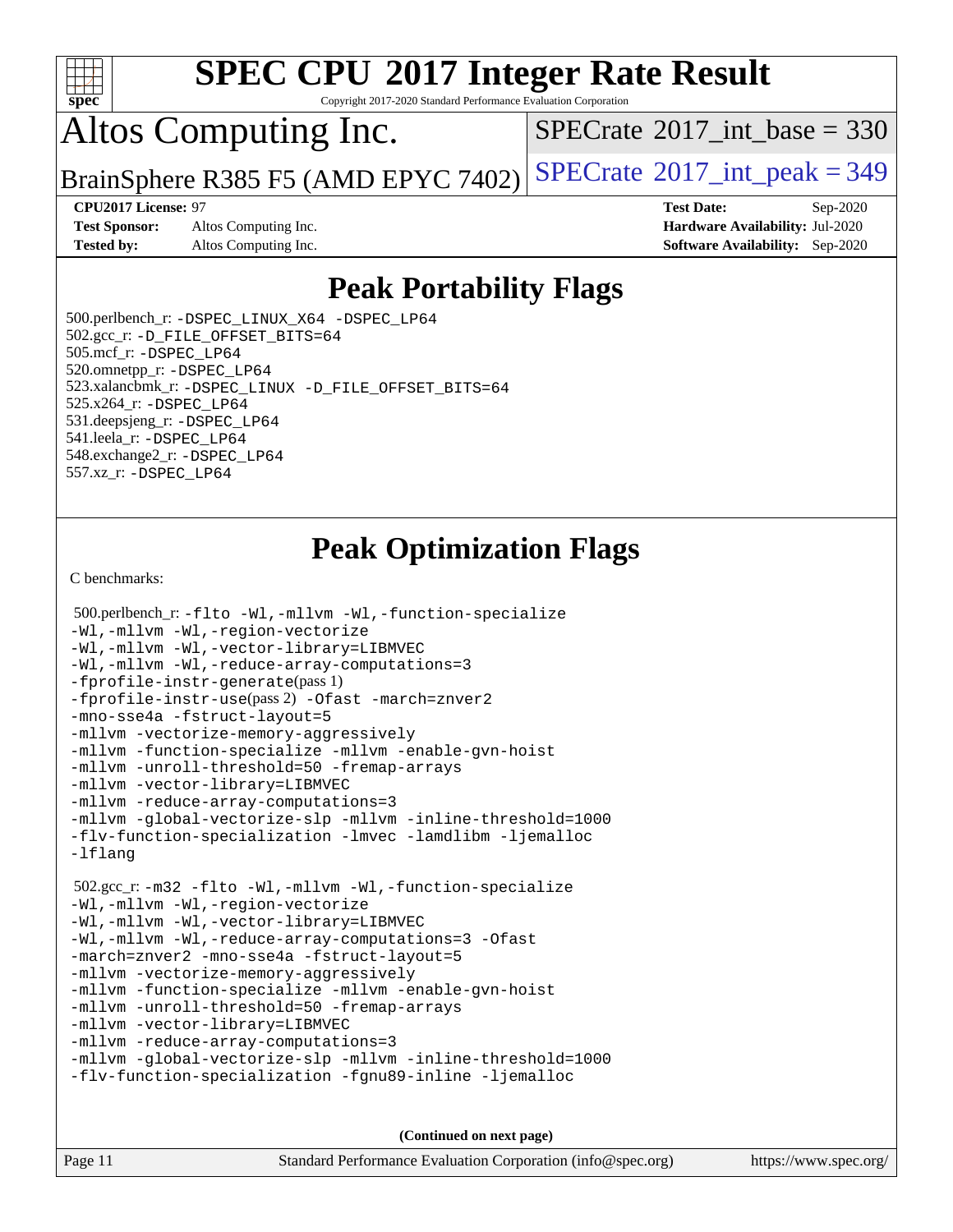

Copyright 2017-2020 Standard Performance Evaluation Corporation

Altos Computing Inc.

 $SPECTate$ <sup>®</sup>[2017\\_int\\_base =](http://www.spec.org/auto/cpu2017/Docs/result-fields.html#SPECrate2017intbase) 330

BrainSphere R385 F5 (AMD EPYC 7402) [SPECrate](http://www.spec.org/auto/cpu2017/Docs/result-fields.html#SPECrate2017intpeak)<sup>®</sup>[2017\\_int\\_peak = 3](http://www.spec.org/auto/cpu2017/Docs/result-fields.html#SPECrate2017intpeak)49

**[Test Sponsor:](http://www.spec.org/auto/cpu2017/Docs/result-fields.html#TestSponsor)** Altos Computing Inc. **[Hardware Availability:](http://www.spec.org/auto/cpu2017/Docs/result-fields.html#HardwareAvailability)** Jul-2020

**[CPU2017 License:](http://www.spec.org/auto/cpu2017/Docs/result-fields.html#CPU2017License)** 97 **[Test Date:](http://www.spec.org/auto/cpu2017/Docs/result-fields.html#TestDate)** Sep-2020 **[Tested by:](http://www.spec.org/auto/cpu2017/Docs/result-fields.html#Testedby)** Altos Computing Inc. **[Software Availability:](http://www.spec.org/auto/cpu2017/Docs/result-fields.html#SoftwareAvailability)** Sep-2020

# **[Peak Optimization Flags \(Continued\)](http://www.spec.org/auto/cpu2017/Docs/result-fields.html#PeakOptimizationFlags)**

```
 505.mcf_r: -flto -Wl,-mllvm -Wl,-function-specialize
-Wl,-mllvm -Wl,-region-vectorize
-Wl,-mllvm -Wl,-vector-library=LIBMVEC
-Wl,-mllvm -Wl,-reduce-array-computations=3 -Ofast
-march=znver2 -mno-sse4a -fstruct-layout=5
-mllvm -vectorize-memory-aggressively
-mllvm -function-specialize -mllvm -enable-gvn-hoist
-mllvm -unroll-threshold=50 -fremap-arrays
-mllvm -vector-library=LIBMVEC
-mllvm -reduce-array-computations=3
-mllvm -global-vectorize-slp -mllvm -inline-threshold=1000
-flv-function-specialization -lmvec -lamdlibm -ljemalloc
-lflang
 525.x264_r: Same as 500.perlbench_r
 557.xz_r: Same as 505.mcf_r
C++ benchmarks: 
 520.omnetpp_r: -flto -Wl,-mllvm -Wl,-function-specialize
-Wl,-mllvm -Wl,-region-vectorize
-Wl,-mllvm -Wl,-vector-library=LIBMVEC
-Wl,-mllvm -Wl,-reduce-array-computations=3 -Ofast
-march=znver2 -flv-function-specialization
-mllvm -unroll-threshold=100
-mllvm -enable-partial-unswitch
-mllvm -loop-unswitch-threshold=200000
-mllvm -vector-library=LIBMVEC
-mllvm -inline-threshold=1000 -lmvec -lamdlibm -ljemalloc
-lflang
 523.xalancbmk_r: -m32 -flto -Wl,-mllvm -Wl,-function-specialize
-Wl,-mllvm -Wl,-region-vectorize
-Wl,-mllvm -Wl,-vector-library=LIBMVEC
-Wl,-mllvm -Wl,-reduce-array-computations=3 -Ofast
-march=znver2 -flv-function-specialization
-mllvm -unroll-threshold=100
-mllvm -enable-partial-unswitch
-mllvm -loop-unswitch-threshold=200000
-mllvm -vector-library=LIBMVEC
-mllvm -inline-threshold=1000 -ljemalloc
 531.deepsjeng_r: Same as 520.omnetpp_r
                                     (Continued on next page)
```